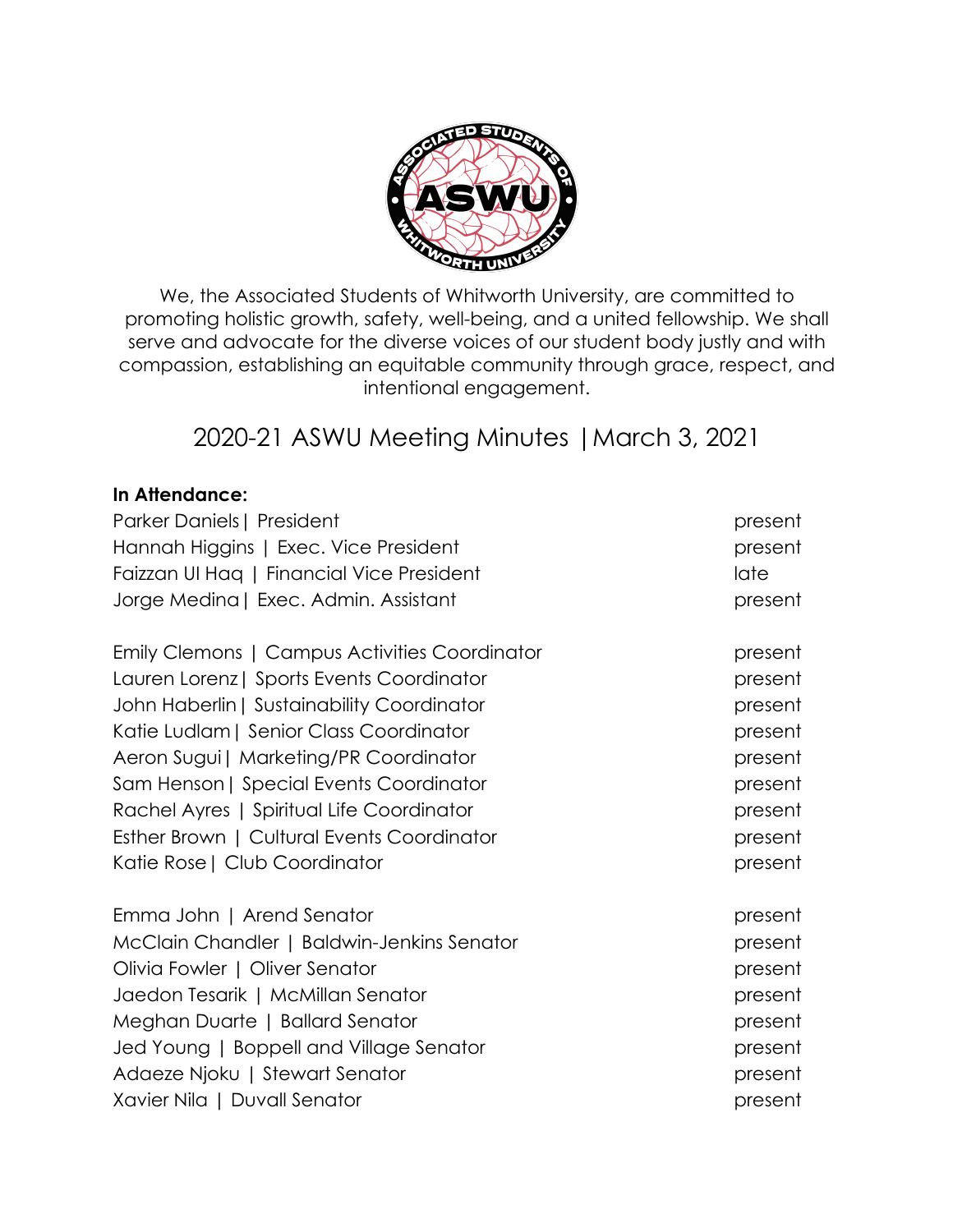| Isaac Price   Warren Senator             | present |
|------------------------------------------|---------|
| David Martin   Off-Campus Senator        | present |
|                                          |         |
| Michael Lie   Global Engagement Rep      | present |
| Georgia Goff   Incoming Student Rep      | present |
| Christian Aguilar   Incoming Student Rep | present |
| Christine Chen   Off-Campus rep          | present |
| Jamie Copeland   Off-Campus rep          | present |
| Munya Fashu-kanu   Off-Campus rep        | present |
| Michael Bedford   Off-Campus rep         | present |
| Victoria Viloudaki   WhitFlex rep        | present |
|                                          |         |

\_\_\_\_\_\_\_\_\_\_\_\_\_\_\_\_\_\_\_\_\_\_\_\_\_\_\_\_\_\_\_\_\_\_\_\_\_\_\_\_\_\_\_\_\_\_\_\_\_\_\_\_\_\_\_\_\_\_\_\_\_\_\_\_\_\_\_\_\_\_\_\_\_\_\_\_\_\_

 $\_$  , and the set of the set of the set of the set of the set of the set of the set of the set of the set of the set of the set of the set of the set of the set of the set of the set of the set of the set of the set of th

Meeting brought to order at 5:00 PM. Mission Statement read by Michael B.

# **Approval of Minutes**

Motion by Jed, Seconded by Michael B. In favor: 18 | Opposed: 0 | Abstaining Motion passes

## **President Updates**

Parker: Coordinators send me some of your times that you are available. Its been 4 years since the coordinator job descriptions have been updated so please look through and see what changes have to be made. NSSE is a survey going out to freshmen and seniors and is really important for our accreditation. Wanted to remind everyone that we are still in a pandemic and following university guidelines still and as ASWU members we are held to a higher level of accountability.

 $\_$  , and the set of the set of the set of the set of the set of the set of the set of the set of the set of the set of the set of the set of the set of the set of the set of the set of the set of the set of the set of th

 $\_$  , and the set of the set of the set of the set of the set of the set of the set of the set of the set of the set of the set of the set of the set of the set of the set of the set of the set of the set of the set of th

## **FVP Updates**

Capital: \$14,567 Unallocated: \$ 17,750

Faizzan: No finance committee updates this meeting.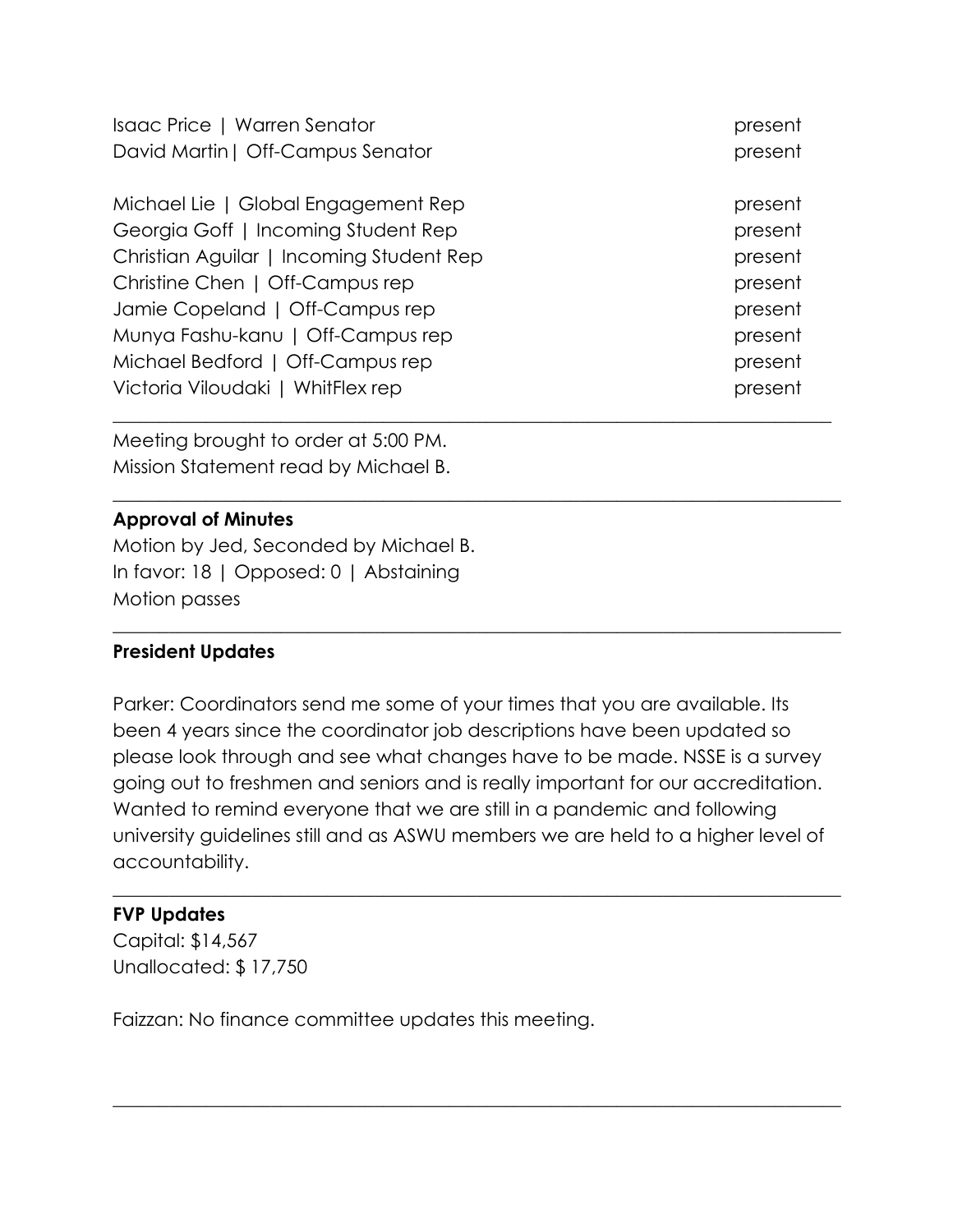#### **EVP Updates**

Hannah: There are some reps that haven't met with me this semester so please sign up for office hours. Also be sure to fill out the office hour forms that are due on Sundays. Sent out the email today with a voter guide for the constitutional amendment and if you have questions, they can contact us, and the actual vote will be next Wednesday. The student highlight this week is the ethics bowl team they placed second at nationals and beat teams such as Harvard.

\_\_\_\_\_\_\_\_\_\_\_\_\_\_\_\_\_\_\_\_\_\_\_\_\_\_\_\_\_\_\_\_\_\_\_\_\_\_\_\_\_\_\_\_\_\_\_\_\_\_\_\_\_\_\_\_\_\_\_\_\_\_\_\_\_\_\_\_\_\_\_\_\_\_\_\_\_\_\_\_\_\_\_\_\_\_\_\_\_\_\_\_\_\_\_\_\_\_\_\_\_\_\_\_\_

#### **Upcoming Events:**

#### **Money Moves After Graduation**

Katie Luds: On March 4<sup>th</sup> from 5-7 pm in MPR it is a walk by event for seniors partnering with balance your bucs covering financial topics with \$100 raffle. I have meal cards for those that attend and coffee cards.

## **Off Campus Hot Chocolate:**

David: on Wednesday the 17<sup>th</sup> we are having an outdoor hot chocolate from 9-11:30pm.

#### **Casino Night:**

Emily: Casino night is two and a half weeks away. I have the big posters made and only need 5 more people to sign up if any of you can. It is going well and let me know if you have prize ideas.

\_\_\_\_\_\_\_\_\_\_\_\_\_\_\_\_\_\_\_\_\_\_\_\_\_\_\_\_\_\_\_\_\_\_\_\_\_\_\_\_\_\_\_\_\_\_\_\_\_\_\_\_\_\_\_\_\_\_\_\_\_\_\_\_\_\_\_\_\_\_\_\_\_\_\_\_\_\_\_\_\_\_\_\_\_\_\_\_\_\_\_\_\_\_\_\_\_\_\_\_\_\_\_\_\_

# **Constituency Reports Stewart**

Adaeze: Vibes have been cool, have been trying to get people to go outside and so I hung out with some residents outside. Our small group thing is going really well too and have had good turnouts for that.

#### **McMillan**

Jaedon: if you remember last semester there was a beeping and it started again. More board games, video games and classic mac games, also been frolfing a lot more.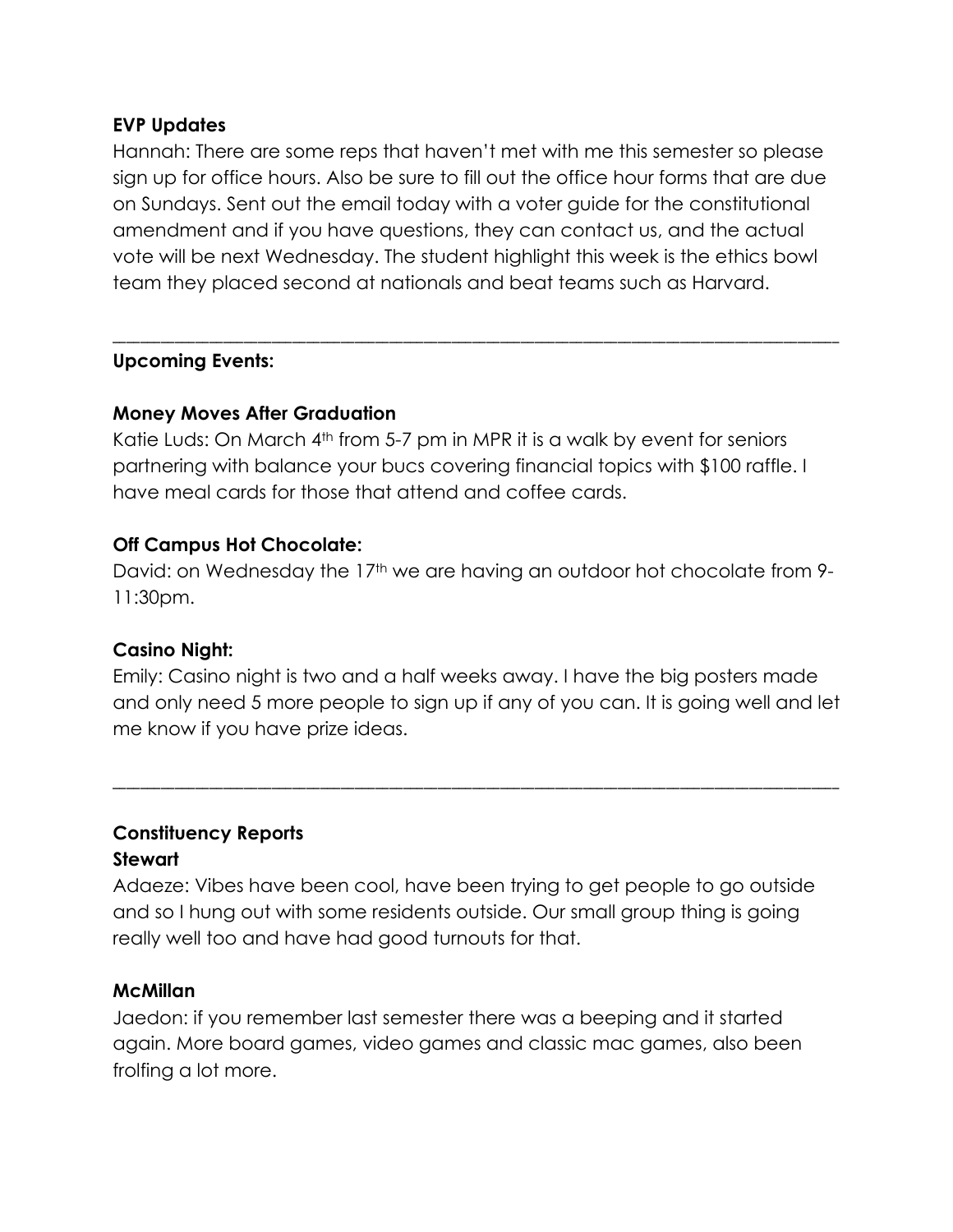# **Off Campus**

David: outside of hot chocolate event we have other events for the rest of the semester, such as a BBQ or something.

# **Ballard**

Meghan: Ballard's doing well, we lost heat for a bit today and our showers weren't working for a long time.

# **Oliver**

Olivia: Oliver's doing good, and finally got sweatshirts done. We've been having problems with our printer and also our internet as well.

# **Boppell**

Jed: Not too much to report, the other leadership team is trying to have more of a presence in the building to be seen more.

# **Arend**

Emma: Lately it's been kind of quite since people have tests and there was a carbon monoxide leak in the lounge the other night but doing good.

## **Duvall**

Xavier: Duvall is doing good; I did see people outside enjoying the nice weather. We also had a problem with the printer, but we got it figured it out. There's been little response for the surveys.

# **Warren**

Isaac**:** It's been good seeing people around and also had printer issues. Right now, just working on brainstorming events.

# **Baldwin Jenkins**

Mac: Poppin off, we also had printer problems and found that it didn't like the PDF versions of documents. The light in the lobby was flickering and people wanted to jab it and they fixed the lights above the pool table.

# **Global Engagement Rep**

Michael L: The international students have been doing well and a couple people have asked for help to file tax returns but not much else.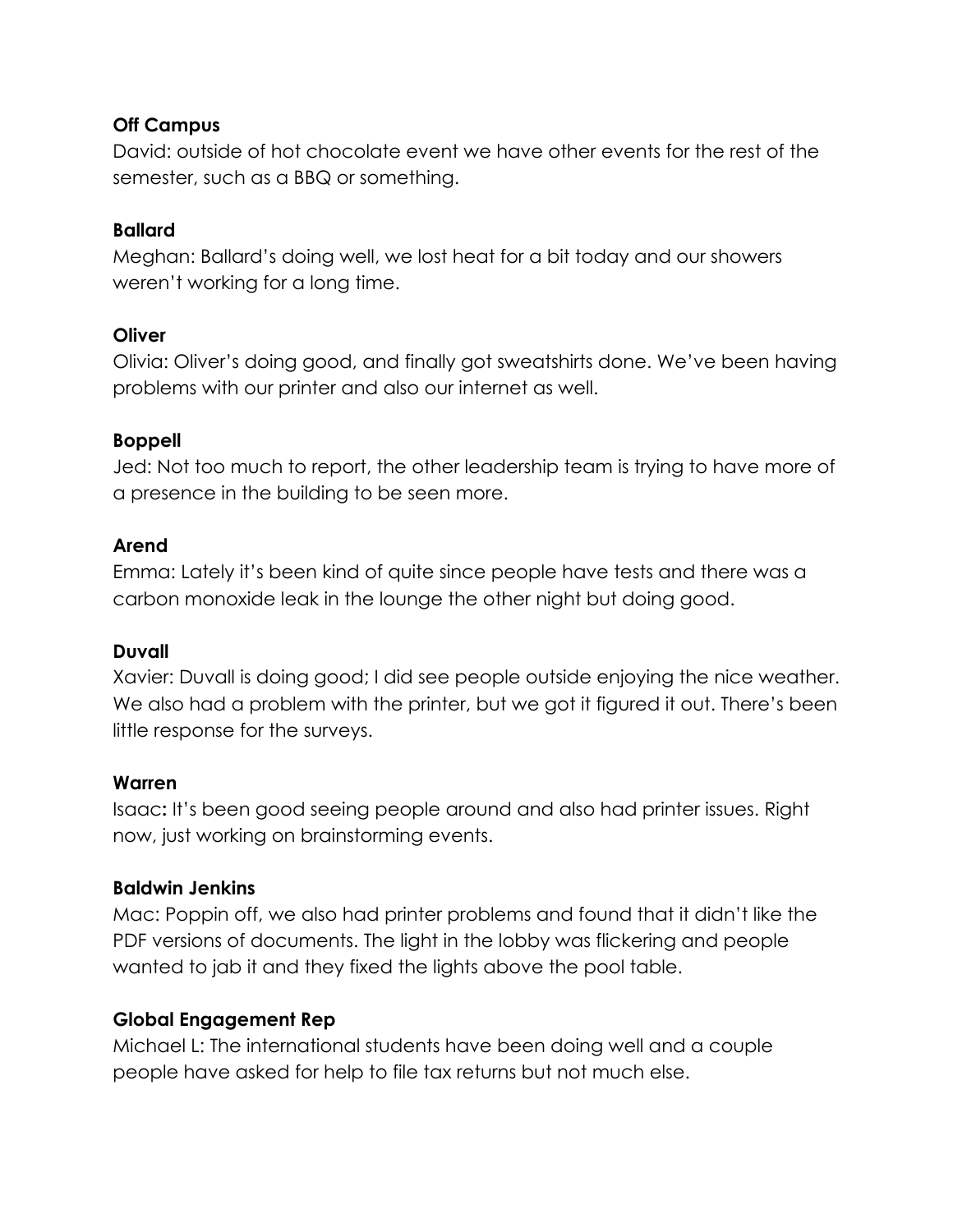#### **Whitflex rep**

Victoria: After the president gave his announcement of returning to campus, I got a lot of mixed responses some felt they were being forced back and some were happy about that.

#### **Incoming Student Rep**

Christian: Last Thursday we had our first rotating office hours, unfortunately we didn't see many people but will try again tomorrow. We are trying to plan a paint night for the students.

 $\_$  , and the set of the set of the set of the set of the set of the set of the set of the set of the set of the set of the set of the set of the set of the set of the set of the set of the set of the set of the set of th

## **Campus Vibes**

Mac: Its really sunny outside and people are happier now.

Olivia: we had a TLAC meeting recently and the main topic was the instruction methods and how they are going to start finalizing them.

Jed: Last meeting we talked about the surveillance testing and the problem is I was selected for a test, but times were so limited I could not make it to get the test done.

Parker: As you all know hiring season is upon us and I want to encourage you guys to reach out to students who you think would be good for those positions.

Esther: I wanted to let you know about a project for women's history month. I am trying to highlight stories of women here around Spokane to celebrate strong members in our community.

Michael B: encourage everyone to make sure they are getting enough sleep and staying active throughout the semester.

Rachel: I was at the COVAC meeting and there is plans to have ROTC here on campus.

Adaeze: Going off what Mac said it has been nice and I have been seeing people all over campus and it has been super cool and want to try getting more people outside.